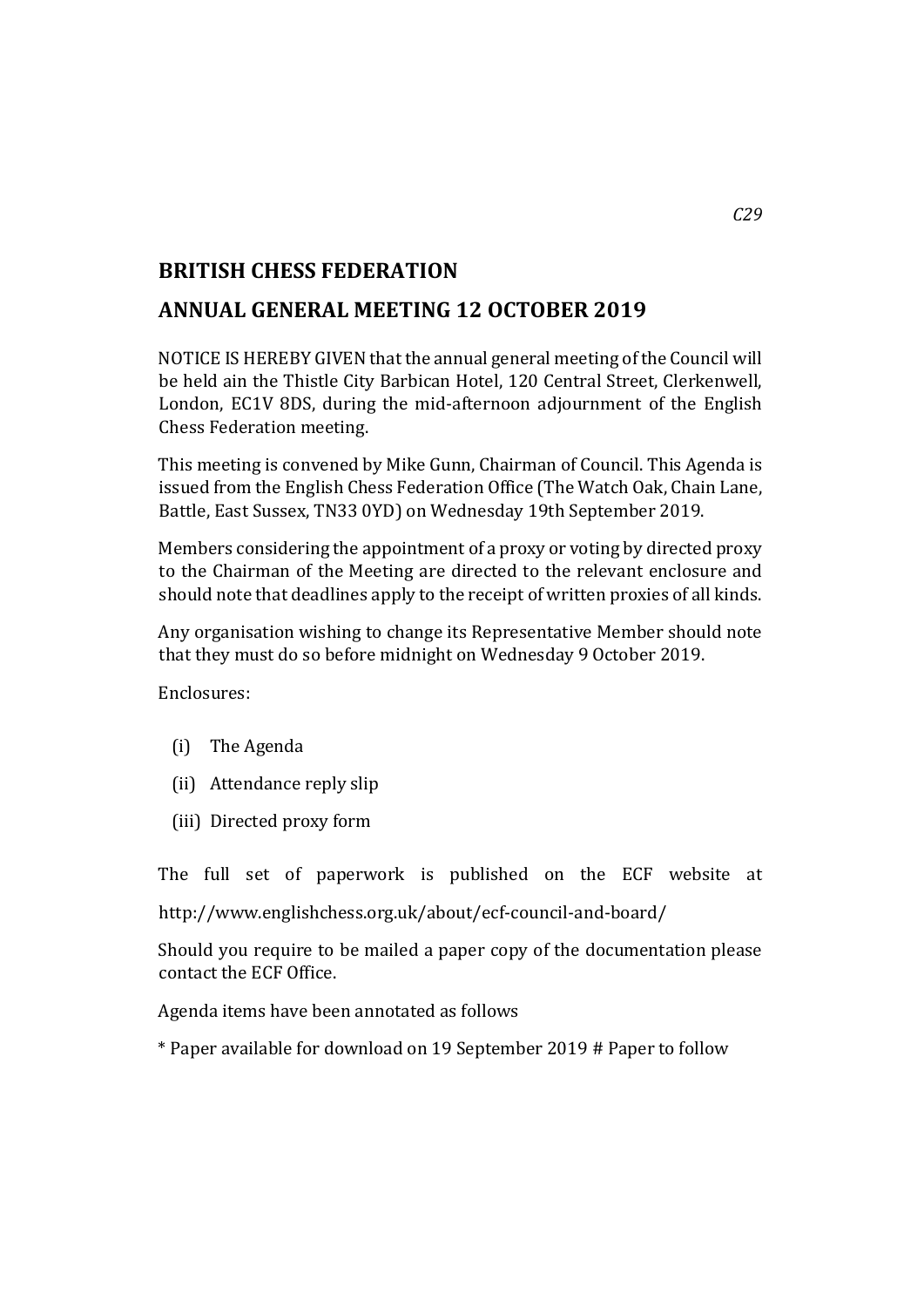## **AGENDA**

1. Appointment of Chairman

If the Chairman of Council (Mike Gunn) is not present then Council will elect one of its members to chair the meeting.

- 2. Notices
	- (a) Location of printed lists of Apologies for Absence, Members voting by individual Proxy and Members voting by Proxy to the Chairman of the Meeting.
	- (b) Announcement of others in attendance with the permission of theChairman
	- (c) Appointment of Tellers
	- (d) Voting Register \* Council is invited to note the Voting Register and any amendments thereto.
- 3. Approval and, if necessary, correction of minutes of the ExtraordinaryMeeting of the Council held on 27 April 2019 \*

Council is invited to consider and, if thought fit, resolve:"That the Chairman of the meeting shall sign the minutes as being an accurate record."

4. Matters Arising from these Minutes and not otherwise on the agenda